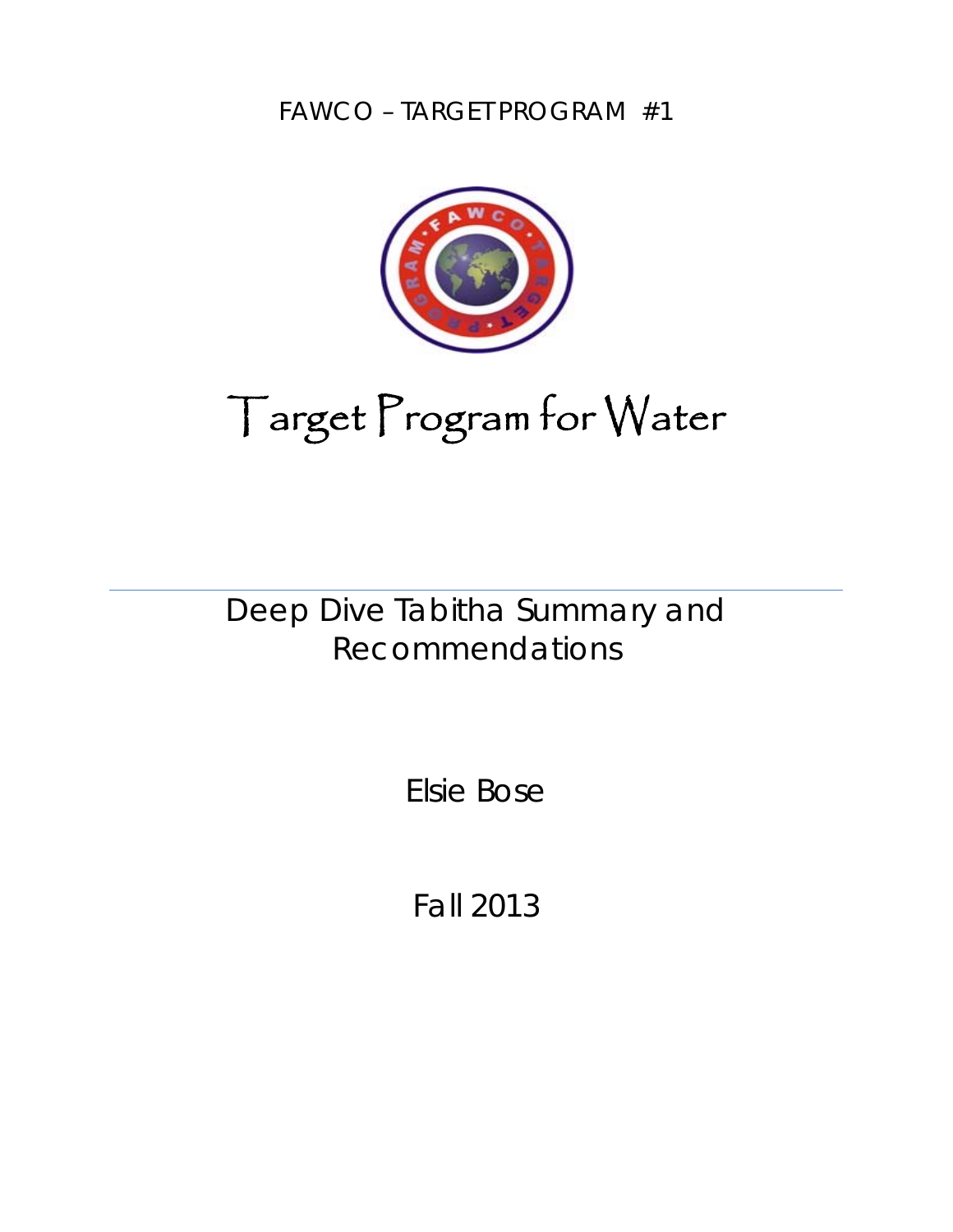# **INTRODUCTION**

At the end of the first Target Program campaign, a Task Force was appointed to assess the strengths and weaknesses of the campaign and to make recommendations for future Target Programs. Among the many recommendations made in the report with regard to fundraising was the following:

#### *RECOMMENDATION 3:*

*Conduct a "deep dive" into the financial data when the first Target Program has come to completion. Survey the Clubs who donated to the Target Program and compile the quantitative and survey information (by looking at activities of the total number of Clubs that donated to the Target Program; reviewing data by region, dates of donations, average amounts given, etc.) to prepare a 'Fundraising Handbook' to publish on The FAWCO Foundation's website.*

#### *LOGIC:*

- *• Identify areas of fundraising opportunity for future Target Programs*
- *• Identify successful fundraising methods implemented by Clubs so they can be shared with other Clubs for future Target Programs*

*RESPONSIBILITY: The FAWCO Foundation Board, Target Fundraising Coordinator, and FAWCO Reps from all donating Clubs.*

The following report is the statistical analysis of the campaign. It takes the financial data accumulated over the course of the campaign and breaks down and regroups the data in different formats, donations by club size, by region, looks at the timing of donations and fundraising and provides an overview of the three fundraising activities. It also contains observations of the strengths and weaknesses of the first Target Program and recommendations for the next campaign. The financial data was compiled from the detailed accounts recorded by Kathy Coughlan and I am grateful for her contribution. Also thanks to Anne Van Oorschot and Eileen Doyle for their assistance.

In planning a fundraising campaign of this size, the "numbers count" and financial data is the best source for supporting the preparation for the next campaign. With the goal to have a fundraising plan in place for launch at the March 2014 FAWCO Conference, it is hoped that this report will provide insight for planning the next campaign.

NOTE: (The information regarding the actual fundraising events conducted by the clubs was sent out to the 46 organizations that donated to the first Target Project. Currently, I have received about 16 responses. That information is important to compile on behalf of all of the clubs and summarized for the fundraising handbook to be distributed at the next conference.)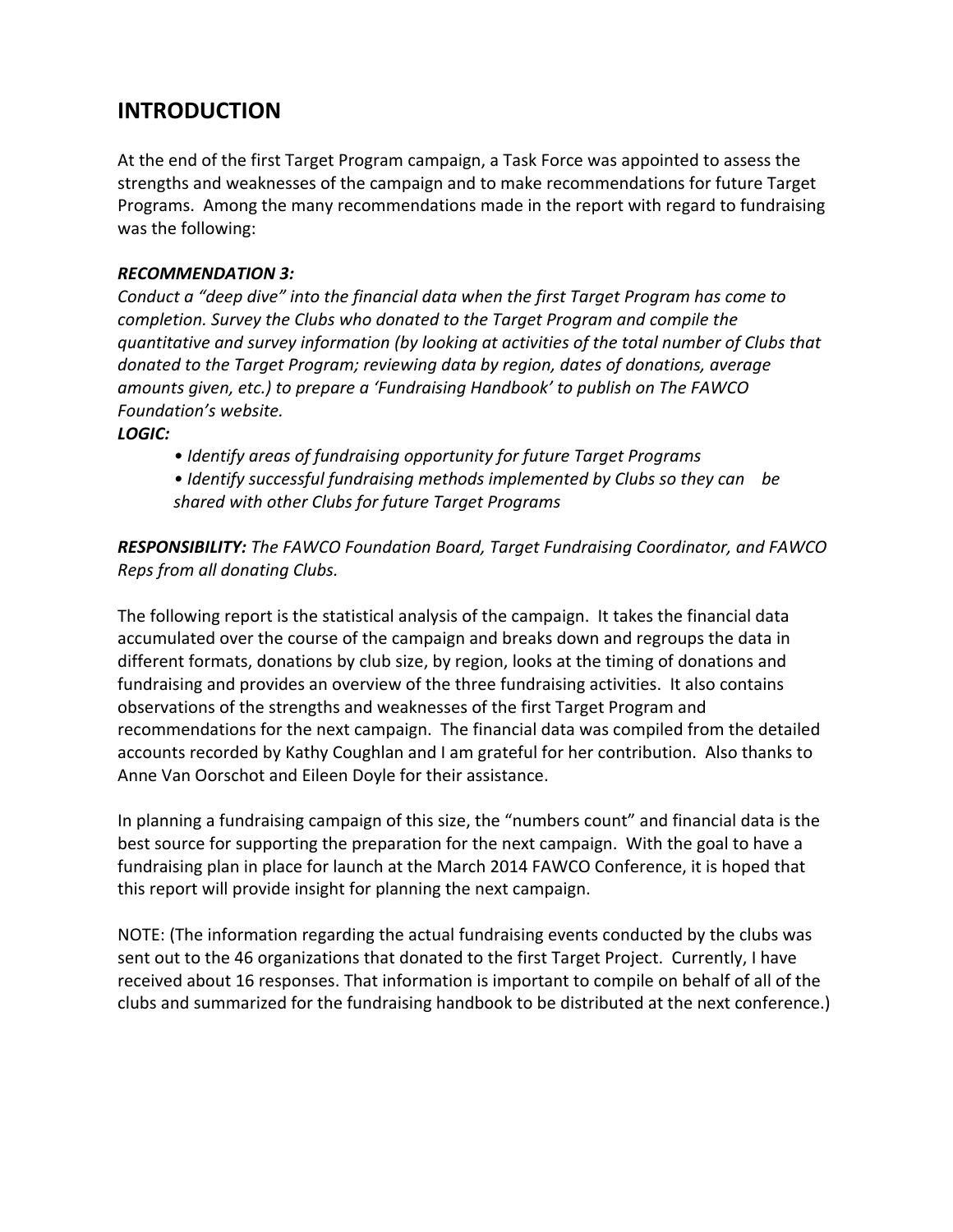### **SUMMARY OF STATISTICAL OVERVIEW OF TARGET ONE PROJECT**

The original Target Program was a four‐year program that consisted of two years of raising awareness about improving access to safe drinking water followed by a two‐year fundraising campaign for the Target project. The education program began in 2008 and the fundraising campaign began in 2010. It was to end in December 2012.

The original goal for the fundraising portion of the campaign was \$80,000. The final total raised for Target I was \$164,520. This amount was calculated from donations made to water projects in two categories:

- 1. Clubs voted and selected the Tabitha Cambodia, Wells for Clean Water as the Target project. FAWCO, Clubs and The Foundation raised \$136,165, which was donated to this project.
- 2. Donations to local projects by Clubs who either already supported a well or clean water project or for legal/tax reasons could not make donations outside their host countries. \$28,355 was raised and donated to these projects.

Three major components comprised the success of the first Target program:

- 1. A selection process of an issue and project that included all clubs and their members‐ something *they* determined they could support
- 2. The tireless effort of the Target Program Chair to educate and get the message about the issue out to all clubs
- 3. The creativity and ingenuity of 48 clubs which resulted in exceeding the original goal (\$80,000) by 60% (Total raised by clubs \$129,472) for the Target Project

**48 of 71 organizations** *financially* **supporting the Target Issue (Clean Water) \***organizations supported the Target Project Tabitha, Cambodia‐Wells for Clean Water

- 4 organizations supported independent water projects
- 3 organizations supported both Tabitha and independent water projects
- The largest donation by an organization was \$15,075. (AWG Paris)
- The lowest donation by an organization was \$140 (AWC Malmo)
- The average donation of the 48 organizations who donated to projects was \$2697.00
- The average funds raised per member by each club who donated to projects based on 100% participation of their members was \$15.97
- 22 organizations made no donations to Target Project or independent water projects
- Clubs with less than 100 members made up 45% of the organizations who made no donations to Target Project or independent water projects

\**This statistic varies from what the Target Chair has reported because she included organizations that supported through awareness presentations as well as supported financially to the projects.*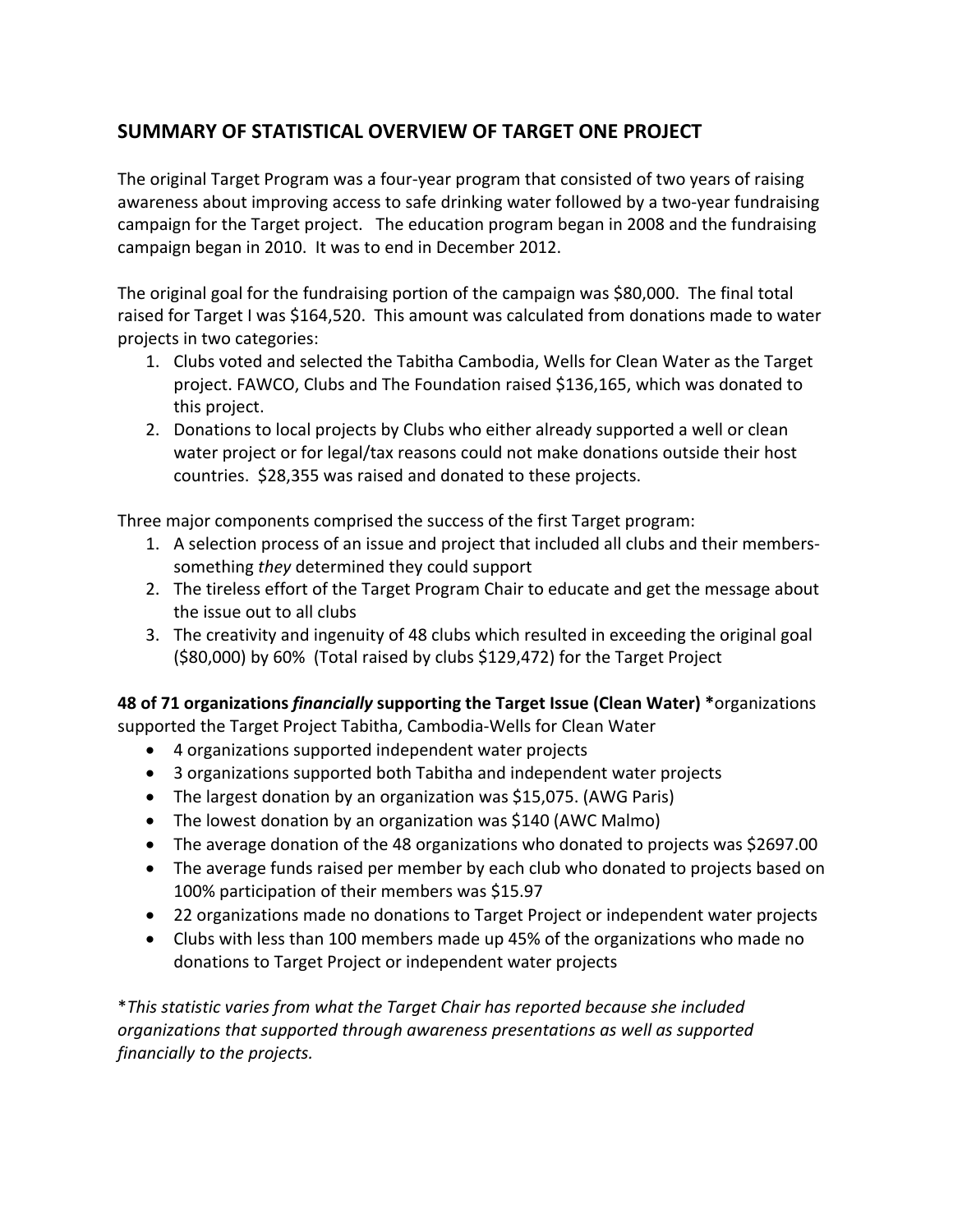#### **100% of the Regions participated in financial donations to the Target Issue**

- 2 Regions (4 and 9) had 100% club participation
- 2 regions (7 and 11) had less than 50% participation
- Region 5 had the highest total donations \$22,051‐Most of this was for independent projects
- AWG Paris's single donation was larger than 9 of the regions' donations

#### **Individual Donations accounted for 14% of the money raised for the Tabitha project. \***

- There were 95 individuals who donated directly to The Foundation to the Tabitha project
- 48 of these donors made their donations at FAWCO conferences
- 14 were multiple donors.
- The average individual donation to the Tabitha project was\$202.00
- The largest individual donation was \$1500.00
- The smallest donation was \$1.00

• Of the 20 total donations made in honor of/in memory of 12 were individual donations

*\*"Individual donations are those that were made by members directly to The Foundation.* 

#### **\$15,800 of the funds donated to the Tabitha project came from FAWCO wide Fundraising activities. This was 12% of the total raised for the project.**

These activities were the Foundation Cruise, the Foundation Well Charm and the FAWCO book. (See separate sheet for recap of programs

#### **Timeline**

#### **The actual Fundraising campaign for The Tabitha project was 31 months\***

- The largest yearly amount received for the campaign \$64,679 in 2011. This was 47.5% of total raised for Tabitha project
- Total Tabitha fundraising efforts achieved the goal of \$80,000 by February 2012. This was month no.17 of the actual campaign.
- Total Tabitha fundraising efforts by month 21 achieved \$102,000.
- 36% of the final total for the Tabitha Project was raised in the last 14 months
- The largest amounts received for the campaign in a single month were:
	- o March 2011 \$20589
	- o Dec. 2011 \$19992
	- o March 2012 \$15360
	- o Feb. 2013 \$12997

These months comprised 60% of the total campaign

• The average monthly amount received by The Foundation was \$4392.00

*\* No data was compiled for the timeline from the non‐Tabitha projects.*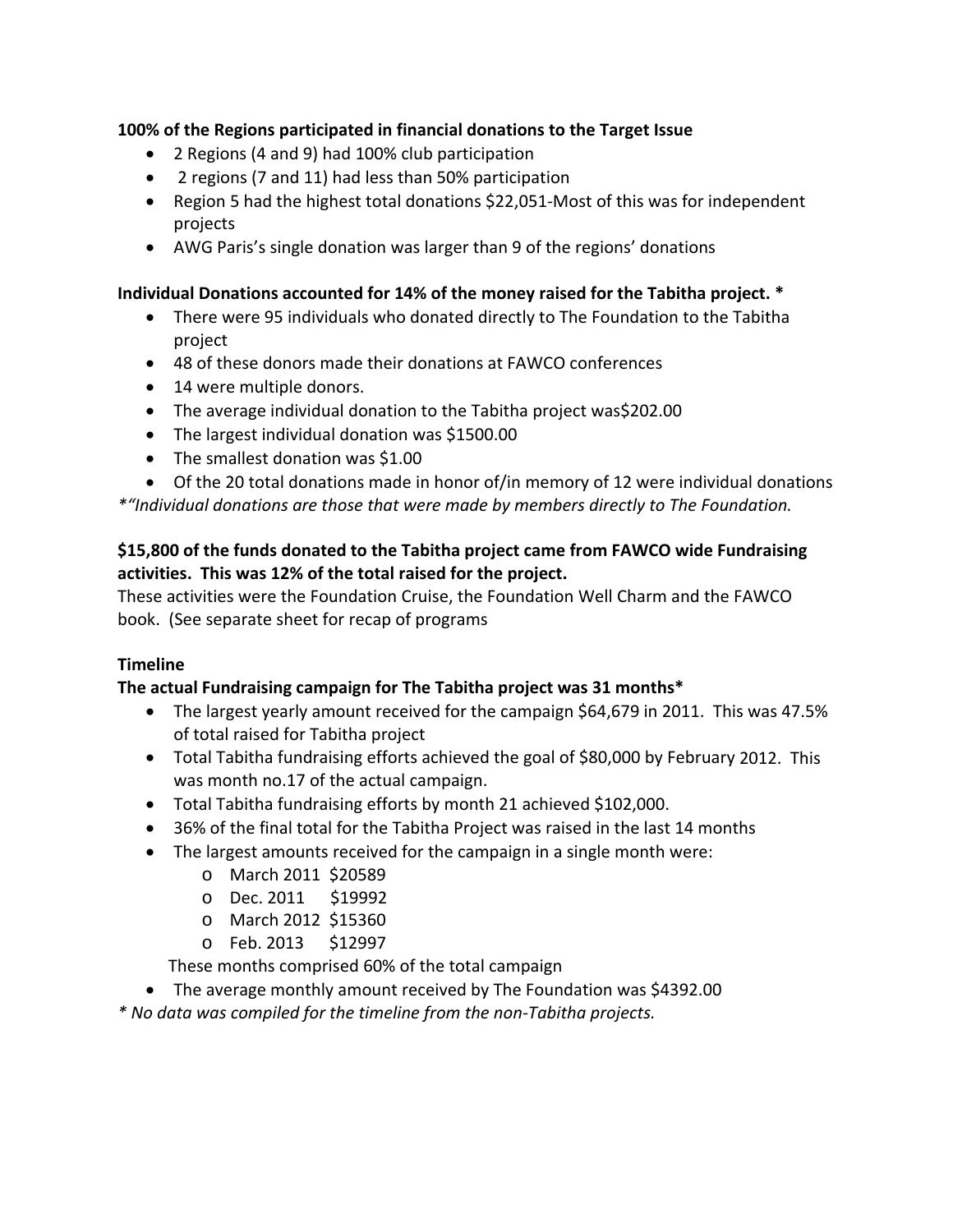# **TARGET TWO**

#### **FUNDRAISING GOAL SETTING FOR TARGET TWO**

For Target Two, The Foundation (TFF) will take a more active role in assisting in fundraising. However, let's clearly define the parameters:

- 1. The Foundation will create an overall campaign theme.
- 2. The Foundation will produce a handbook of best practices from other clubs and some new fundraising ideas to be presented to presidents and reps
- 3. The Foundation will coordinate FAWCO wide fundraising projects to aid the overall campaign. These activities may include:
	- a. Direct mail campaigns
	- b. A FAWCO cruise, trip or activity
	- c. Events at the two FAWCO conferences
	- d. Regional activities related to them
	- e. Seeking corporate benefactors
	- f. Assisting clubs in a test program to seek local benefactors
- 4. Only funds raised specifically for the Target Project will be donated to the Target Project.

#### **Setting The Goal**

In the next few months, The FAWCO And Foundation Boards will determine the Target Two fundraising goal. Since the goal for Target One was exceeded by a substantial amount, there is pressure to make the goal for Target Two a significantly higher sum.

Reviewing the numbers, the Boards should consider:

- The 42 FAWCO clubs thatdonated funds for Tabitha exceeded the goal by 20%. This indicates that the original goal was not as aggressive as it could have been.
- The timeline for Target One fundraising was actually 31 months, the plan for Target Two is 21 months
- At the launch of the fundraising campaign FAWCO had around 75 clubs and approximately 15,000 members. Going into Target Two, FAWCO has 67 clubs and approximately 12,000 members
- The total donated by the top 10 clubs comprised **61%** of the total club donations (both Tabitha and non‐Tabitha projects); the total donated by the top 5 clubs comprised **40%** of the total. It will be important thatthese particular clubs are active in Target Two OR is there a plan to raise money offset any diminished participation?
- FAUSA was the second largest donor in Target One (one of their members nominated the project). It will be important to insure their participation in Target Two.
- 8 organizations donated to non‐Tabitha projects. These donations were included in the total money raised for Target One. The issue for Target Two "Human Rights" has wider appeal and we may find that many clubs may already support human rights projects. Two things to consider:
	- o How will FAWCO/FF determine what club projects will be counted in the total amount or should they be counted at all?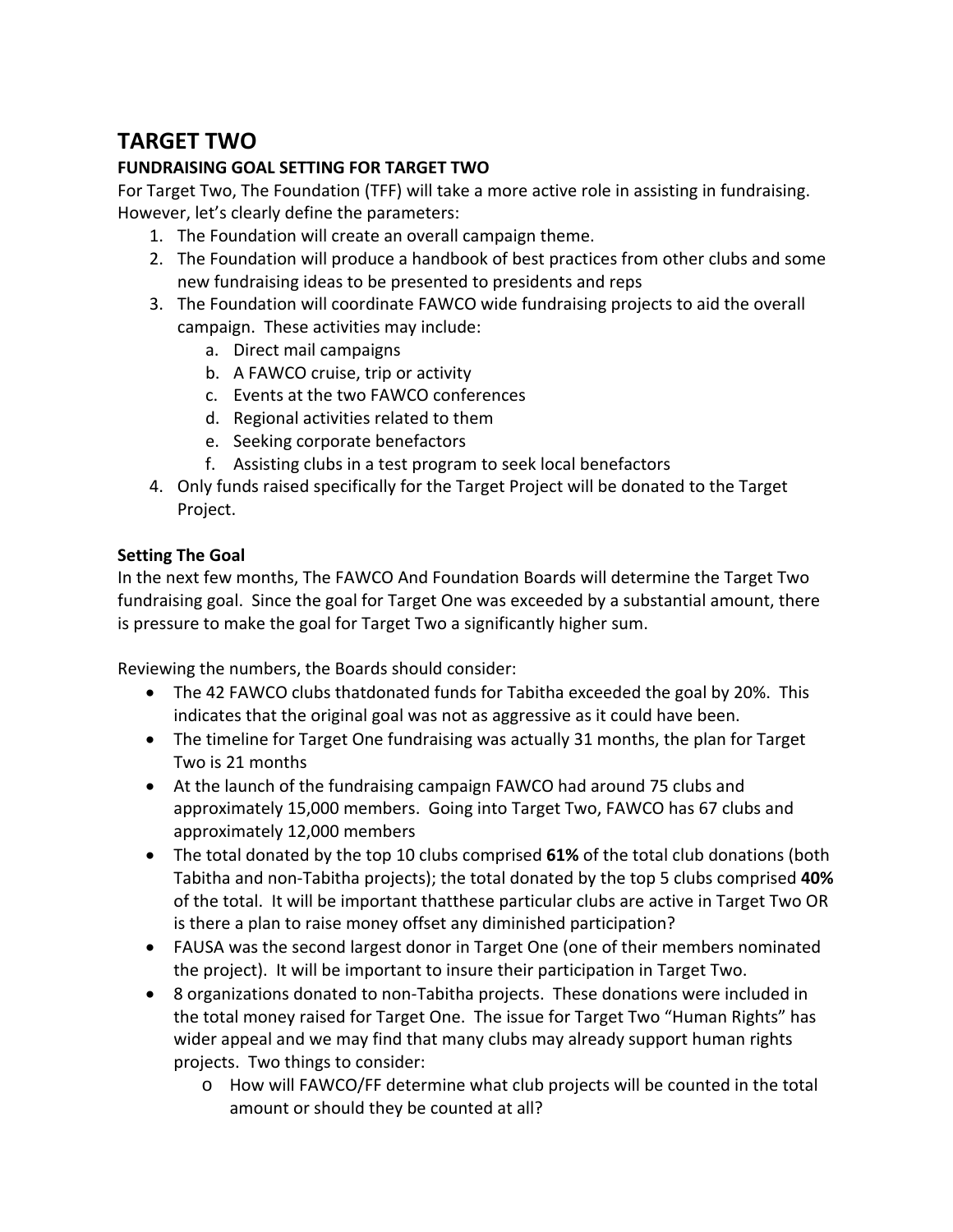- o If these projects are counted, it may impact the total amount raised for the specific FAWCO Target Project.
- Whatever the amount of the goal, we can be sure that it will be significantly higher than Target One goal. It will be important that in the launch stages of the campaign, the goal is described in a manner that is achievable by FAWCO. (For example, amount per member, amount per club; a donation of X achieves something practical (i.e. \$100 buys a well).

#### **FUNDRAISING STRATEGIES**

Target One was new and exciting; the organization exceeded the goal by 49%. Club donations comprised 74% of the total. It is critical to get the clubs on board and prevent "fundraising fatigue"; to get them engaged and passionate about the Target Two issue and project.

#### **"Hit The Ground Running"**

The Foundation should not wait until the project is selected to consider a theme and program. It will be important to have a campaign in place when we get to the FAWCO conference in March 2014.

"A Quick Start" activity at the conference will be important because there is a shorter fundraising time period. While it will be extremely helpful to raise money at the 2014 conference for Target Two, it is crucial that TFF provide practical ideas and materials for the Reps to use when they return to their clubs. Some resource ideas include:

- The calendar of fundraising projects for the Target Two Program
- A promotional pamphlet outlining the Target Two issue to be used for donors
- Fun‐Raising Ideas from other clubs in a simple "How to" Step‐by‐Step format
- The proposed " Corporate Fund Raising Tool Kit"

#### **Clubs Count!!\***

For Target One, the club participation was amazing. With no real guidance from FAWCO, their fundraising events and projects exceeded all expectations.

During the Target Two campaign, most of the money raised will come from this sector again. It would be a very strong showing if overall FAWCO club donations exceeded their Target One donations. FAWCO cannot be assured that the same clubs will donate at the same levels as the previous campaign. It is important that TFF provide the resources as stated above as well as share the success stories that we learn from Target Two to keep the momentum at a pace to achieve the goal.

Viewing the statistics, the area where there was the least amount of club participation was in the small clubs. This might be an indication that a "small club" strategy‐ a plan to assist clubs with special fundraising ideas tailored to their size. These clubs need to be assured that not every fundraising event needs to be on a grand scale. Any amount raised will help!

#### *\*FAUSA is counted in the club calculations*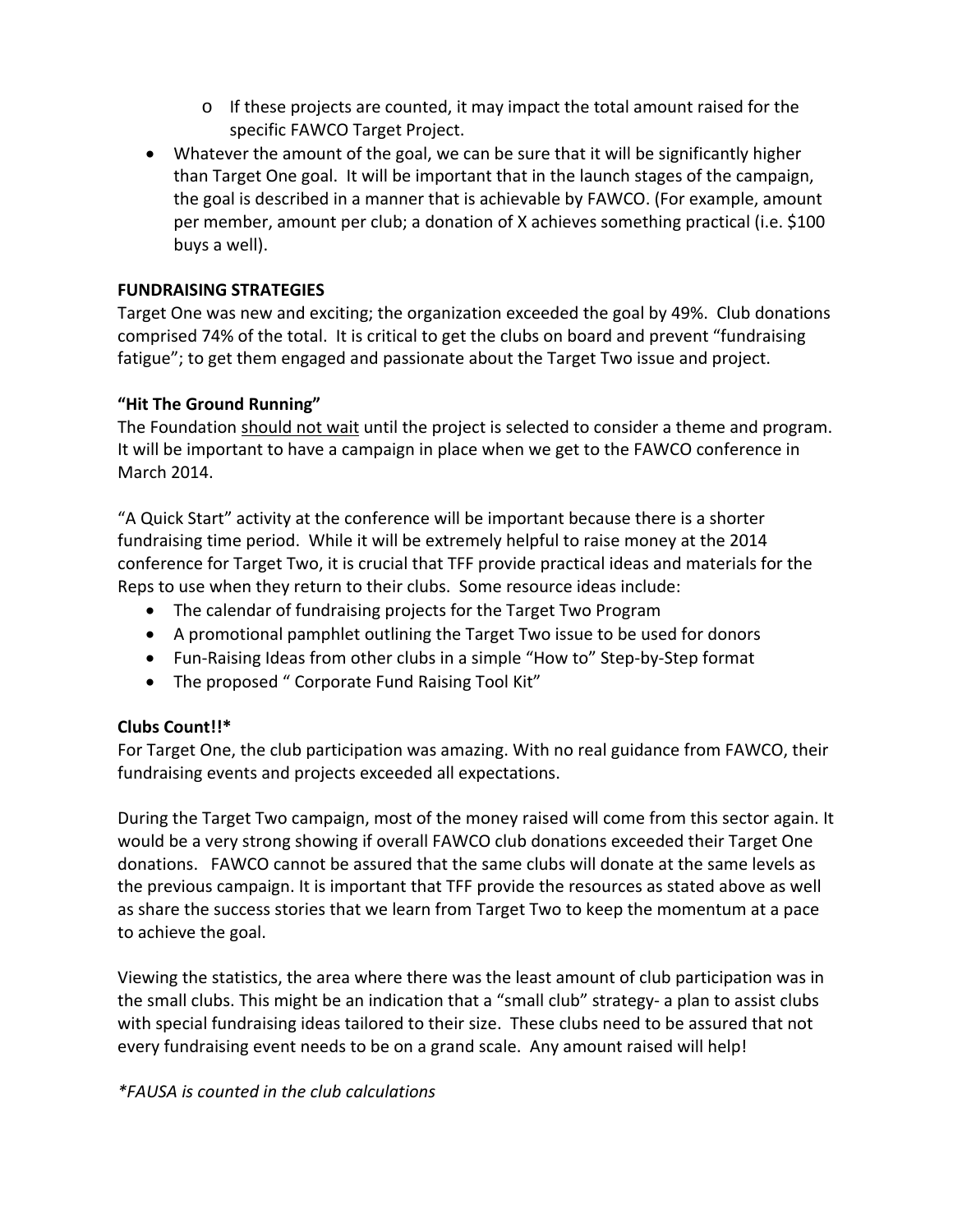#### **Making the Regions Matter**

100% of the regions participated in fundraising for Target One. This is a very strong statement yet virtually nothing has been said about this fact.

It would be beneficial to engage the Regional Directors in a more active capacity. They have the ability to help make the Target program more relevant and personal to their clubs. Do they send newsletters, monthly emails, hold Skype calls? TFF should be able to capitalize on this and hopefully expand the number of participants.

The two lowest performing regions were Region 7 and Region 10. Upon examination, both of these regions contain clubs in developing countries. These clubs *probably* donate to projects in their host nations that may align themselves to the new Target issue. If so, their donations should be counted in part of the total and they should be recognized for it. These are also more remote regions geographically and Regional Director participation would be an asset in engaging these clubs. The Regional Directorsare more likely to know each club's situation, and have more personal contact with the Reps than FAWCO or Foundation Board members.

Much of the philanthropic fundraising is done at the conference either on Foundation night, individual donations at the conference, sales of items for programs etc. It might also help to expand the fundraising and relieve some of the burden from the conference attendees by holding a Target Fundraising activity within the regions. For Target Two, TFF might consider supporting an event in a region (or two) where clubs are geographically close and be able to attend or participate in an activity.

#### **Individual Donations‐A Unique Opportunity**

While there were a high percentage of club donors, (68% of total clubs), the percentage of individual donors was not spectacular; 95 donors out of 12,000 members.(1% of total FAWCO Club members) We recognize that a great number of individual donors contributed to club totals. We also believe, based on anecdotal evidence and club reports, that clubs who held Target fundraising activities did not have 100% participation from their clubs' members.

There were some efforts to get individual donations but much more can be done. Direct mail campaigns initially take time. There is a list of the 95 donors from Target One .TFF can start building the first data base (a simple list!) now and build on it throughout the campaign.

FF can use the end of year holiday season to promote individual donations, citing tax advantages. We could call on the Regional Directors to assist us with a direct mail campaign or have a special campaign to mark Human Rights Day.

Other ideas include: highlighting the program that exists within companies to match employee donations, a certificate program for students, programs where donations are "in honor of" or in "memory of" someone.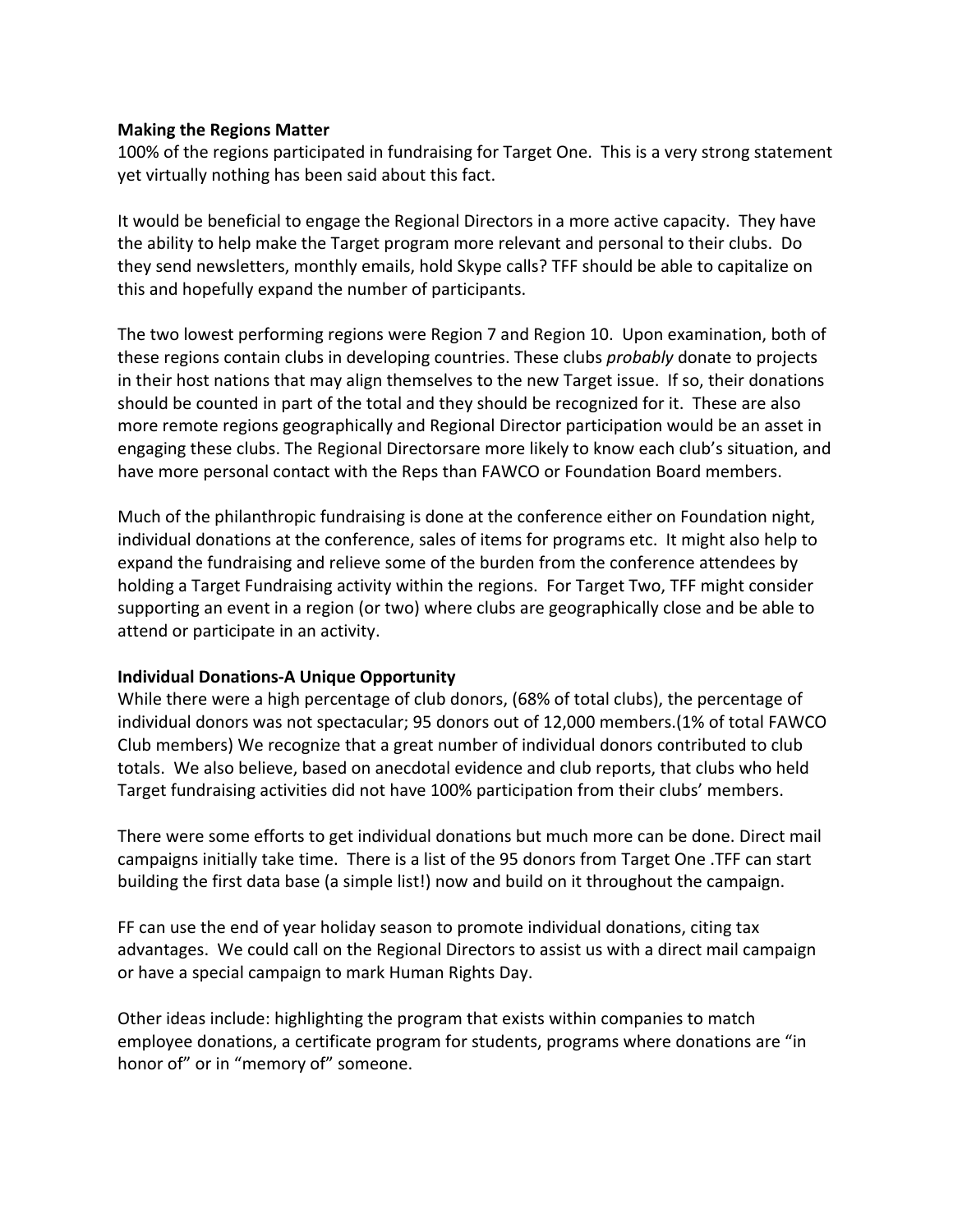## **Target Fundraising "Other"**

Target fundraising other consisted of three items: The cruise, the book published by the Dublin club and the silver well charms.

Other than the book, the information about the other two projects, the charm and the cruise was impossible to confirm. One observation is that more uniform "sales" records should be maintained in the next campaign!

TFF will control the "Other" portion of the next Target Campaign; this may be the area where we can make the largest direct impact on the total money FAWCO will raise in this next campaign. In the Task Force report it cited a few opportunities that warrant discussion at Target planning meetings:

- A dedicated cruise or Target" vacation‐like activity (safaris, visit to exotic destinations
- An activity or event during the FAWCO conference
- Online Auctions
- Corporate sponsorships

If TFF wishes to continue the book and charm projects there is room for potential. Earlier preparation to improve timely deliveries, more consistent communication with vendors stronger publicity (including marketing to "friends" of FAWCO), planning channels of distribution for products, periodic reporting on results to monitor the existing strategy and maximize opportunities and an end game to liquidate any remaining products.

#### **Cruises or Other Destination Activities**

The strength of the cruises has always been that Ann Di Simoni and her team arranged nearly all of the details and it would be beneficial if TFF wants to pursue this type of activity that it is outsourced to someone who will do all of the work. Ann does it at little or no cost to The Foundation. This would be a consideration when deciding who or what company will undertake the event

#### **Corporate Benefactors and Sponsors**

There was a great deal of criticism that TFF failed to obtain corporate sponsors for Target One. However, the Foundation Cruise *was* successful to a great extent because of the assistance and support of local businesses near Genoa. (The city where the cruise coordinator was located.)The Target Project also received a matching donation through a program from Microsoft.

It might be extremely helpful to the campaign to have one major sponsor and one major benefactor (they could be the same company). The sponsor would underwrite the expenses of the campaign and a benefactor would support matching grant program. It would be beneficial to have these in place by the March 2014 conference.

The program that exists within companies to match employee donations needs a much higher profile and should be part of TFF's "Corporate Fundraising Tool Kit"